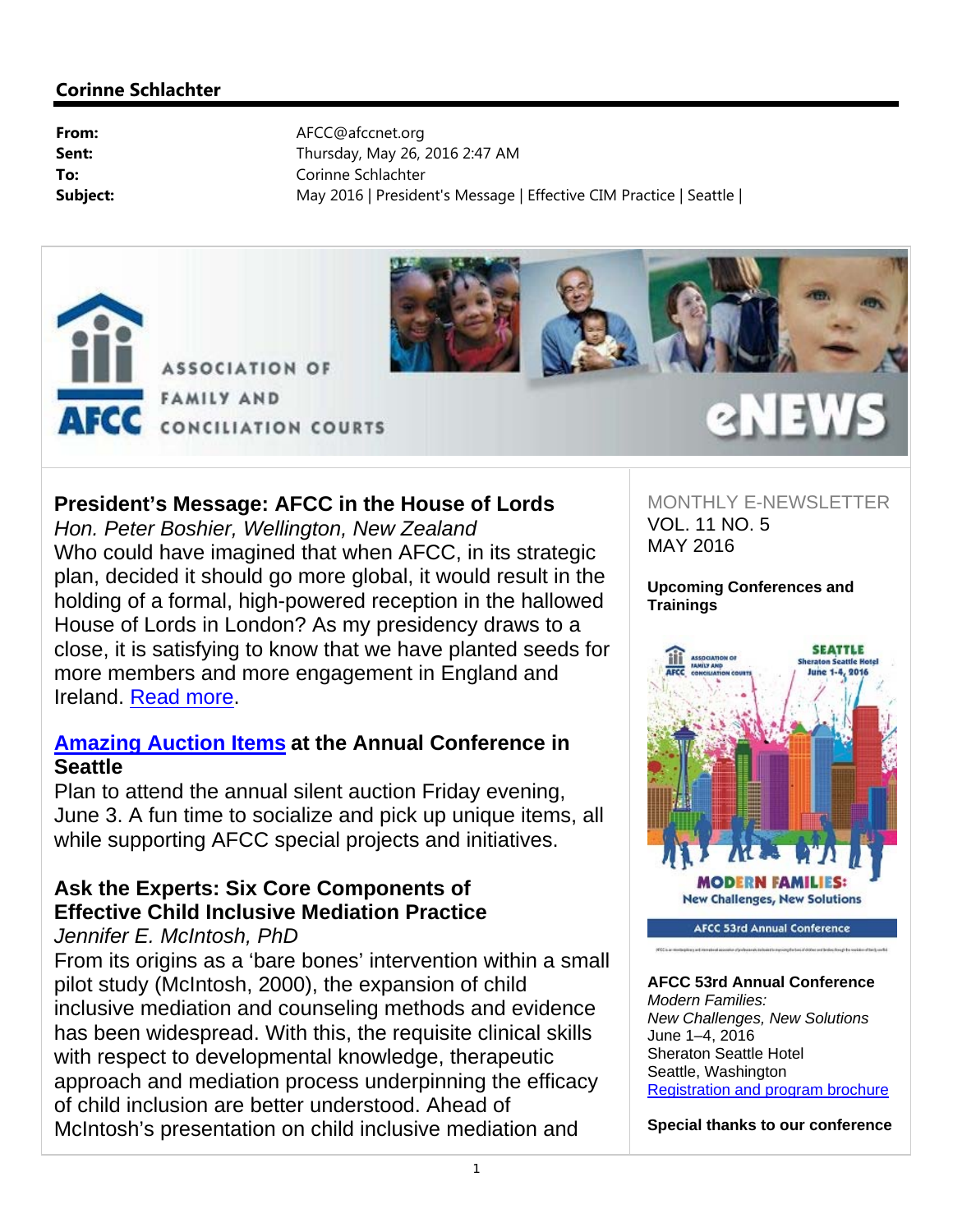counseling at the Seattle AFCC conference, this brief article considers six essential elements that combine to make a child inclusive dispute resolution process transformative, for children and parents. Read more.

## **Things to Do in Seattle, Besides Attend the Annual Conference**

 28 Unexpectedly Awesome Things to Do in Seattle— **Buzzfeed** 

 Top Things to Do in Seattle—Trip Advisor 19 Free Things to Do in Seattle—Thrillist

### **Still Time to Register for the Annual Conference in Seattle**

If you've not registered yet, there is still time. Complete your registration online and save time onsite.

## **RSI Announces New Child Protection Mediation Program**

Resolution Systems Institute announced they are partnering with the 16th Judicial Circuit Court of Kane County, Illinois, to develop a child protection mediation program. The program will bring parents, foster families, agency representatives and others into the room with a pair of mediators to work through their issues, in an effort to bring abused and neglected children into safe, stable homes. With funding from the Illinois Equal Justice Foundation and the Illinois Bar Foundation, RSI's Kane County Mediation Program Manager Kevin Malone aims to launch the program in December 2016. Read more.

## **Attend a Pre-Conference Institute in Seattle**

Earn up to six hours continuing education when you attend an all-day pre-conference institute on Wednesday, June 1, 2016. Call the AFCC office, 608-664-3750, to add one to your registration. Just \$170 for members, \$215 for nonmembers, or stop by the registration table onsite. Read more.

### **Free eBook Download of the Month**

Beginning this month, as a member benefit, AFCC will offer free access to an electronic version of an AFCC publication. The link to access the book will be active for one month. The only place to get this excellent perk is right here in the

**sponsors:** 

**Diamond Sponsor OurFamilyWizard.com** 



**Platinum Sponsor Stable Paths and Transitioning Families** 





#### **AFCC 12th Symposium on Child Custody Evaluations**

*Abuse, Alienation and Gatekeeping: Critical Issues for Family Court Professionals* November 3–5, 2016 Sheraton Atlanta Hotel Atlanta, Georgia

### **Chapter Annual Conferences**

**Minnesota Chapter Annual Conference**  July 14, 2016 St. Paul, Minnesota

**Australia Chapter Annual Conference**  August 18-20, 2016 Brisbane, Queensland

**Wisconsin Chapter Annual Conference**  September 16, 2016 Pewaukee, Wisconsin

**Florida Chapter Annual Conference**  September 28-30, 2016 Orlando, Florida

**Indiana Chapter Annual Conference** 

October 7, 2016 Indianapolis, Indiana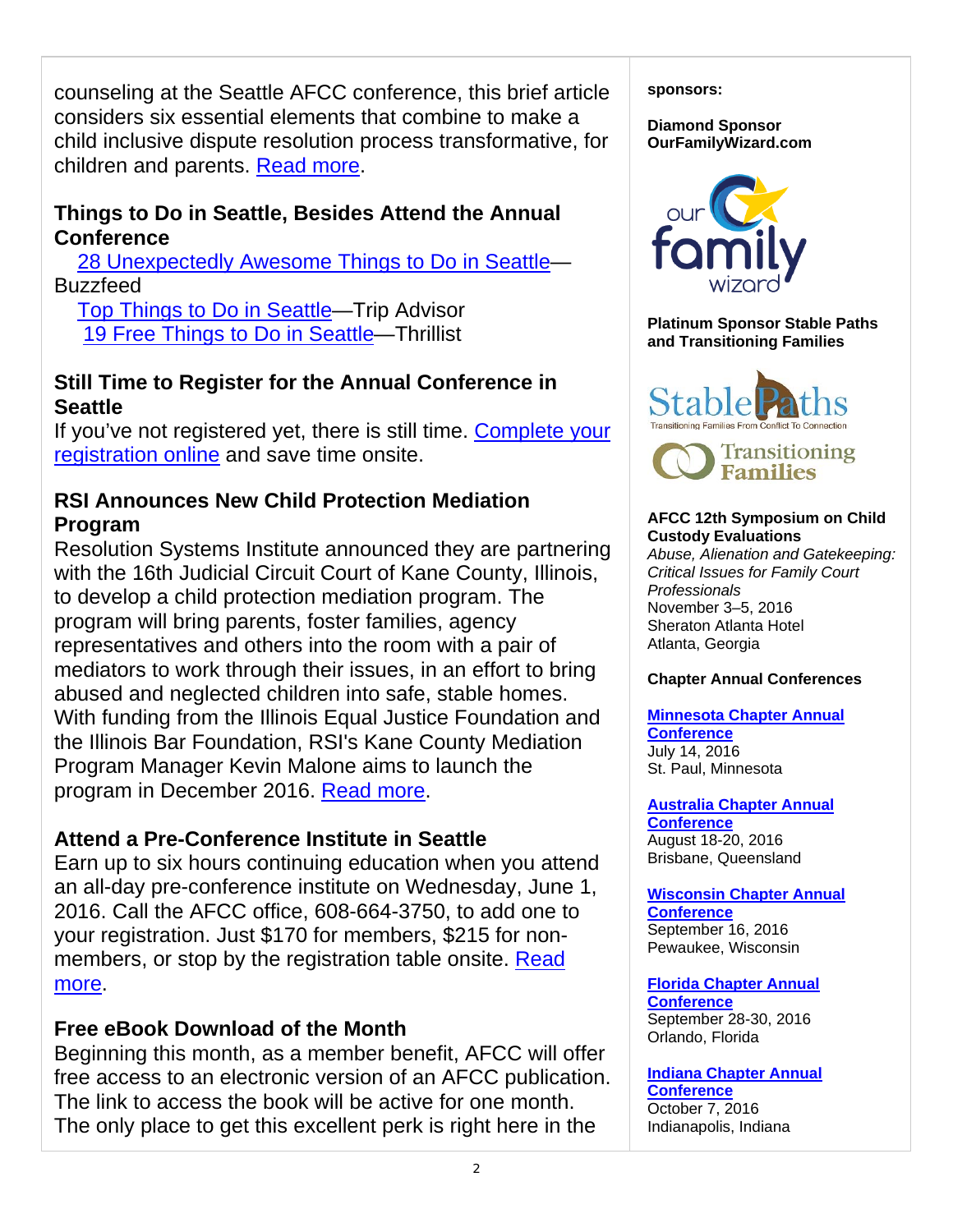AFCC eNEWS! This month, the ebook is *Innovations in Family Law Practice, which chronicles the changing* landscape of family law practice. Chapters examine the development of new legal processes, implementation of new professional roles, promotion of family selfdetermination, and innovative responses to scarcity of resources. Edited by: Kelly Browe Olson and Nancy Ver Steegh. View and download the eBook (members only). Join today to get access. View the table of contents. Order this book and other AFCC publications—members save 20%!

## **Member News**

**Paul Stenzel**, Shorewood, Wisconsin, has joined the family law team at Hansen & Hildebrand SC. He currently serves as a part-time Deputy Family Court Commissioner in Racine County.

## **Chapter News**

Congratulations to new chapter presidents! **Donna Feinberg**, Massachusetts Chapter **Stacy Heard**, Washington Chapter **Mike Kretzmer**, California Chapter

## **Staff News**

**Erin Sommerfeld**, AFCC Marketing and Communication Manager, has accepted a position in the private sector and will be leaving AFCC at the end of May 2016. In her ten years with AFCC, Erin has moved from a part-time program assistant to overseeing marketing and communications, serving as editor of the *AFCC eNEWS*, and managing the AFCC Silent Auction and Scholarship Program. The AFCC family wishes Erin well in her future endeavors.

## **Family Mediation Canada Conference**

Family Mediation Manitoba and Family Mediation Canada are pleased to announce their 2016 Conference in Winnipeg, Manitoba, Canada, at the Inn at the Forks Hotel, November 4-5, 2016. The two day conference will feature advanced level training with presenter, Kenneth Cloke, an internationally recognized mediator, trainer and author. Read more.

## **7th World Congress on Family Law and Children's**

#### **Colorado Chapter Annual Conference**  October 7-9, 2016 Breckenridge, Colorado

#### **Ontario Chapter Annual**

**Conference**  October 21, 2016 Toronto, Ontario

#### **Arizona Chapter Annual Conference**

January 27-29, 2017 Sedona, Arizona

Are you an AFCC member? Join or Renew

The opinions expressed in articles published or linked to in the *AFCC eNEWS* are those of the authors and do not necessarily reflect the positions of the Association of Family and Conciliation Courts.

**Editor:**  Erin Sommerfeld editor@afccnet.org







**Unsubscribe** 

AFCC | 6525 Grand Teton Plaza | Madison, WI | 53719 | 608-664- 3750 | afcc@afccnet.org | www.afccnet.org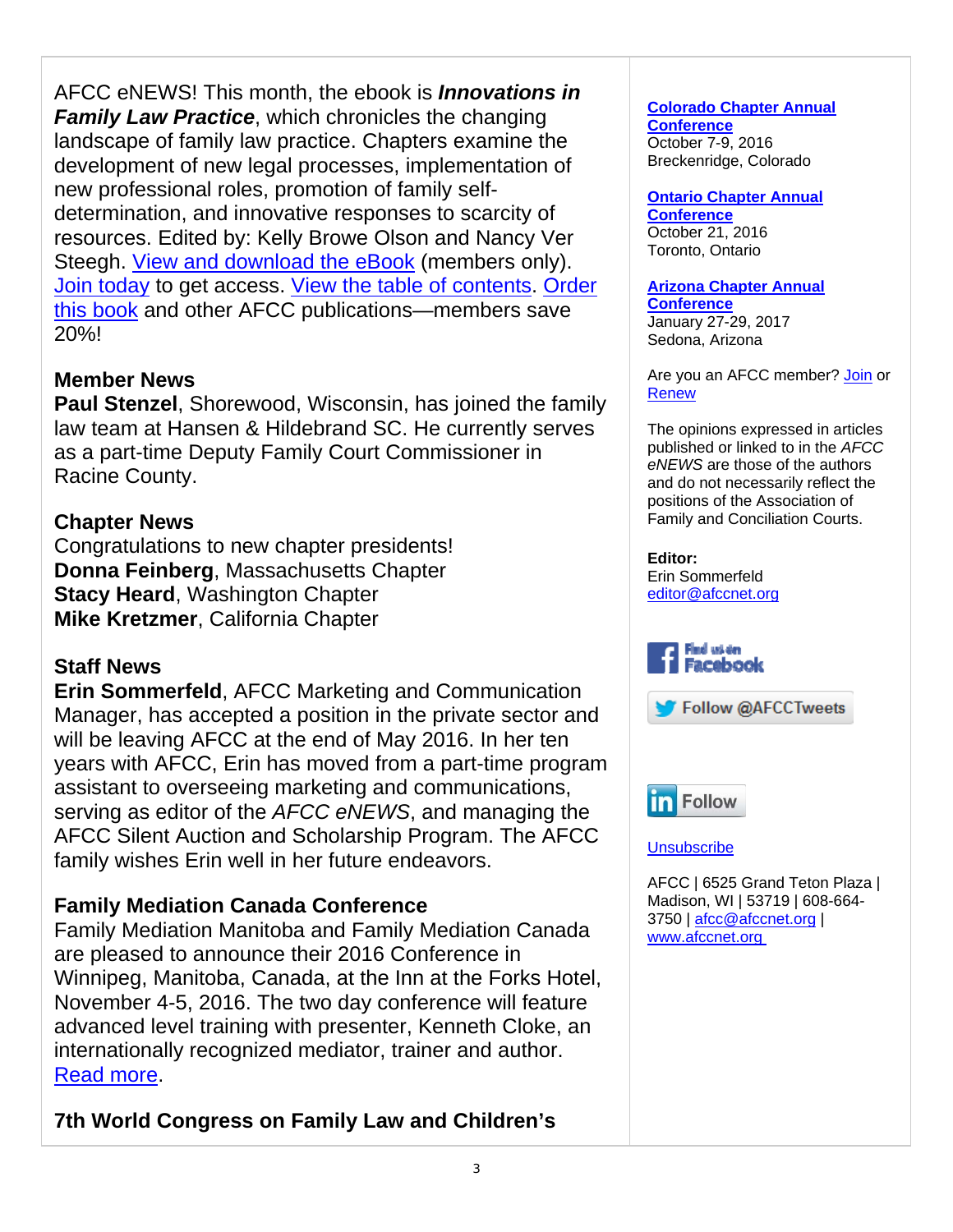| <b>Rights</b>                                              |
|------------------------------------------------------------|
| Save the dates: June 4-7, 2017, in Dublin, Ireland. AFCC   |
| has enjoyed a long standing association with World         |
| Congress and invites members to attend and participate in  |
| the 7th World Congress. The World Congress enhances,       |
| promotes and protects the human rights of children and     |
| young people bringing together individuals and             |
| organisations that have influence on the legal and justice |
| system. Abstracts are being accepted through June 30,      |
| 2016.                                                      |
|                                                            |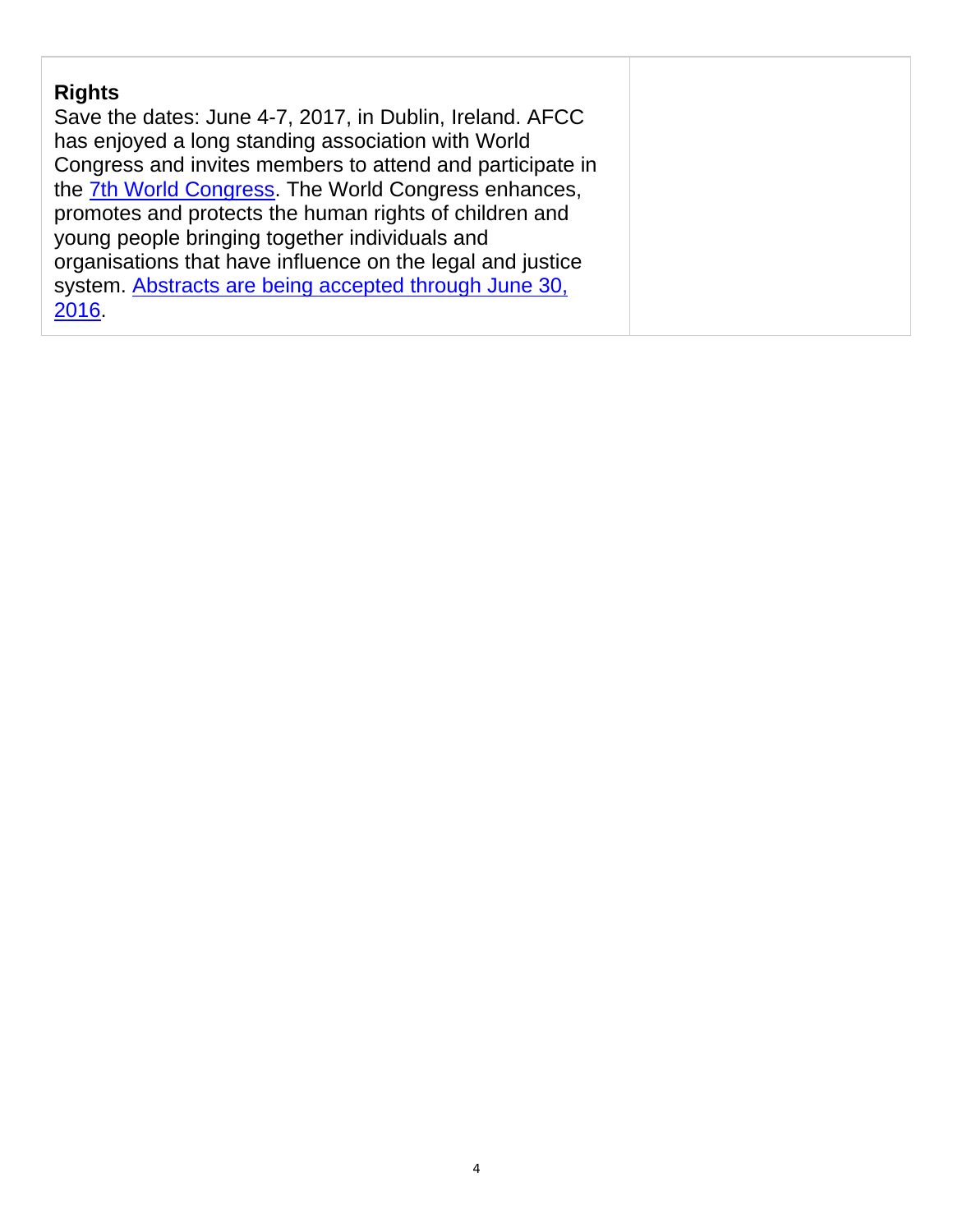

VOL. 11 NO. 5 MAY 2016

## **President's Message: AFCC in the House of Lords**

*Hon. Peter Boshier, Wellington, New Zealand*

Who could have imagined that when AFCC, in its strategic plan, decided it should go more global, it would result in the holding of a formal, high-powered reception in the hallowed House of Lords in London? As my presidency draws to a close, it is satisfying to know that we have planted seeds for more members and more engagement in England and Ireland.

To go back a little in time, the AFCC Board was very conscious that while we were well known in the United States and Canada, our reach beyond North America, but particularly in Europe needed enhancing. And so, the board agreed to a strategic plan wherein we would make our presence felt to a greater extent, elsewhere. But how to actually achieve this was the challenge.

On 18 April, the executive director Peter Salem and I commenced a weeklong tour beginning in Dublin with a workshop, then in London with a series of meetings with judiciary, mediation and welfare organisations. The trip then culminated in a presentation we gave to a very large organisation called Resolution at their annual conference in Newcastle-Upon-Tyne on Friday the 22nd of April. We were given a display table at the Resolution conference so our presence could be sustained throughout the duration of the conference.

AFCC members Roisin O'Shea in Dublin and Janet Walker in England were instrumental in helping us organise this very detailed trip and in connecting us with the right people. As an example, it was Janet Walker who managed to secure the highly prestigious reception in the House of Lords. We presented gifts to Baroness Claire Tyler who was our host and also to Janet Walker. The accompanying pictures give a flavour for what occurred.





Hon. Peter Boshier and Baroness Claire Tyler of Enfield. Prof. Janet Walker, Sir James Lawrence Munby, and Hon. Peter Boshier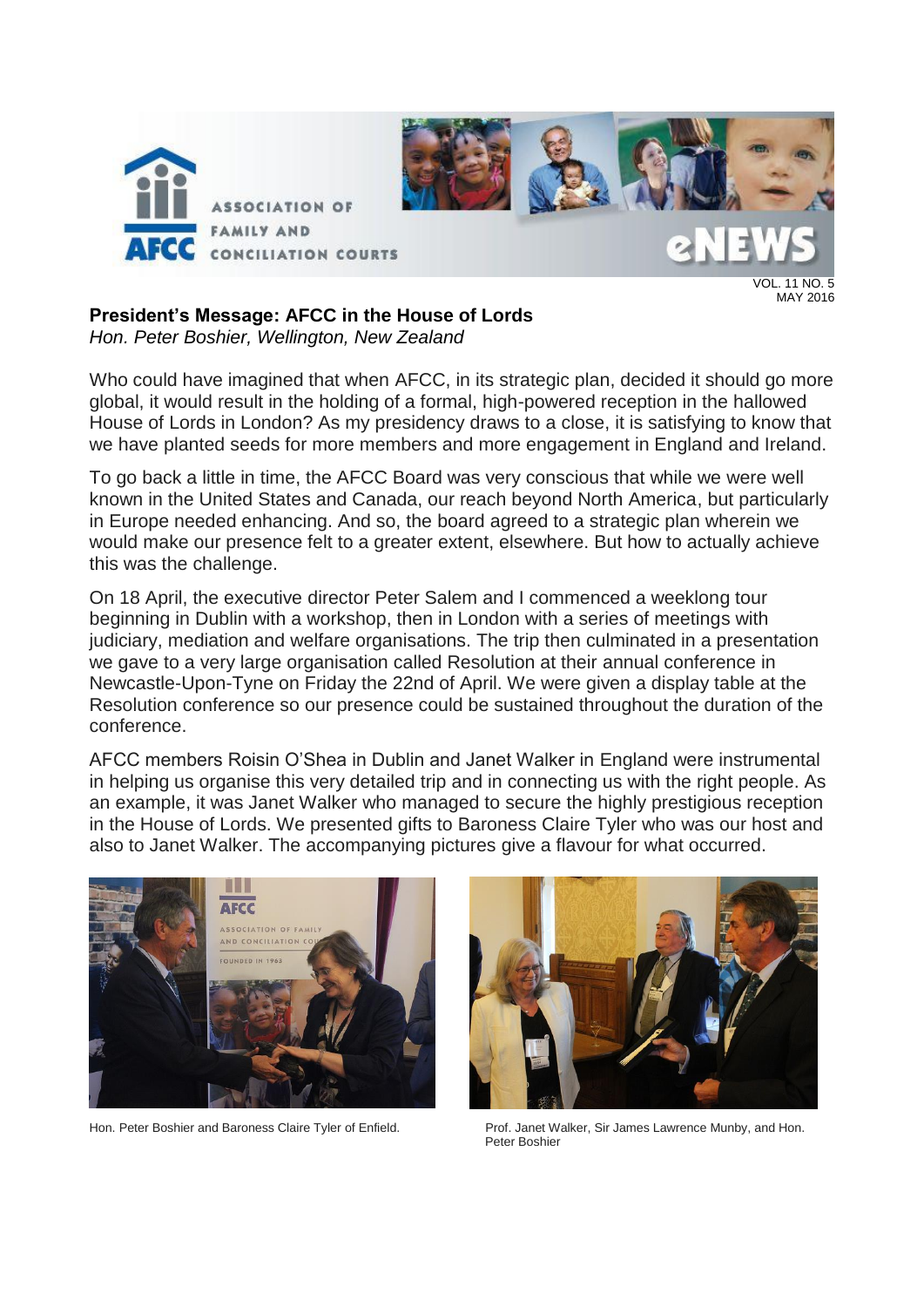So, what did we learn from this venture and what of the future? Unsurprisingly, similar themes and challenges are evident in Ireland, Great Britain, the United States and elsewhere. It has to do with governments cutting back on investment in private law cases, especially family law cases. For instance in England, legal aid is now virtually unavailable to any person in a private law case. An obvious consequence is that access to justice for many is now more difficult and more stressful.

However, what was very evident in all of our meetings was the rise of and importance attached to early intervention, use of mediation and the judicial setting, more proactive conferencing and early identification of issues. In other words, reliance on conventional court work to resolve family disputes may be much less evident.

What AFCC does so very well is offer a depth of knowledge and resources. The thirst for more knowledge as to what others are doing and what projects we have initiated and for what purpose were demonstrable.

I hope that there will now be opportunities for all AFCC members to have wider opportunities for collaboration and to share more on the global stage. We have started in this trip to extend our presence, and I know that momentum will ensure a long term and meaningful international stage.



Hon. Peter Boshier, Prof. Janet Walker, Peter Salem, and Justice Andrew Moylan.



Katherine Irwin, Roisin O'Shea, David Hodson, Shane Dempsey, Sinéad Conneely, Hon. Peter Boshier, Justice Henry Abbott, and Peter Salem.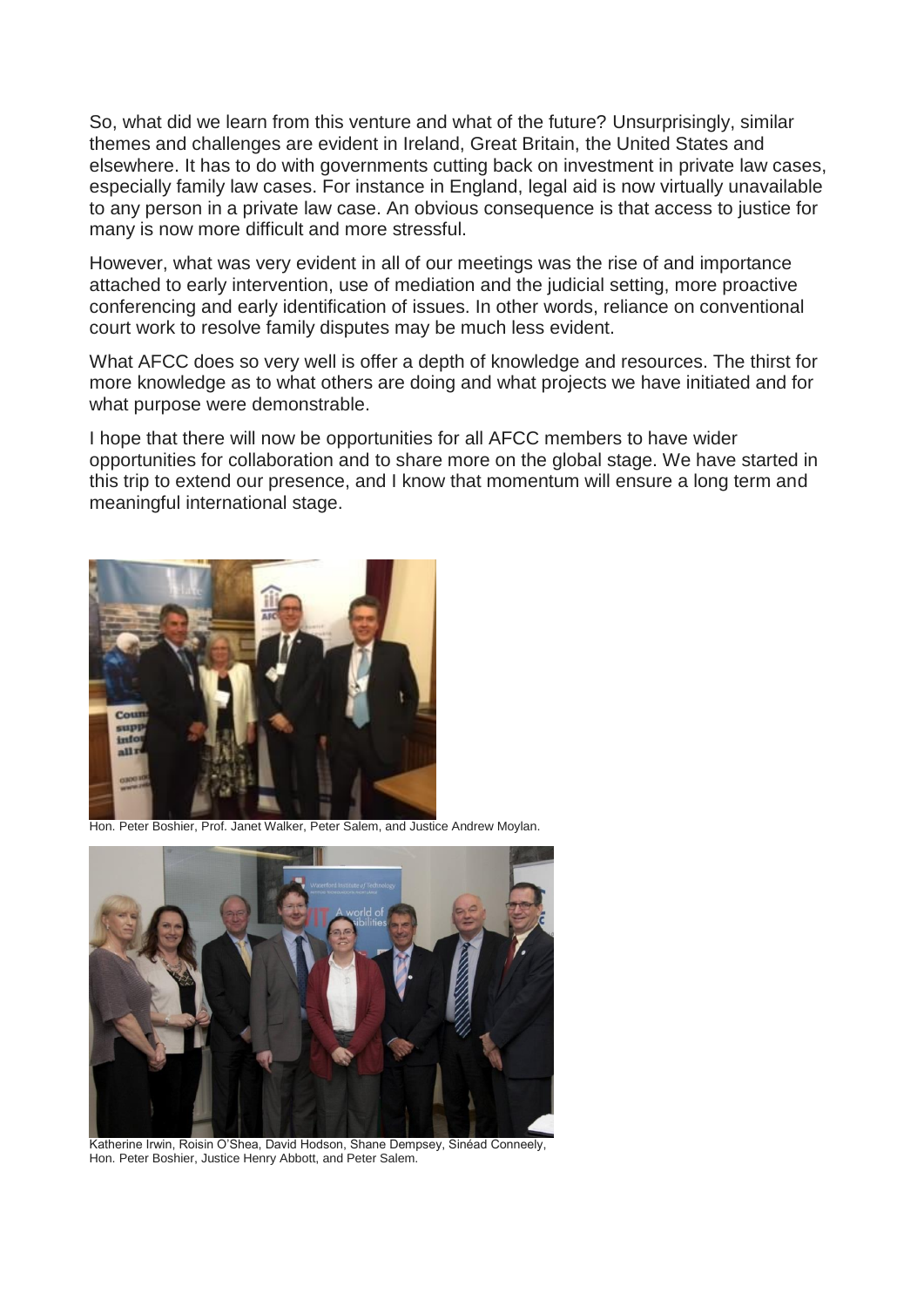



VOL. 11 NO. 5 MAY 2016

#### **Ask the Experts: Six Core Components of Effective Child Inclusive Mediation Practice** *Jennifer E. McIntosh, PhD*

From its origins as a 'bare bones' intervention within a small pilot study (McIntosh, 2000), the expansion of child inclusive mediation and counseling methods and evidence has been widespread. With this, the requisite clinical skills with respect to developmental knowledge, therapeutic approach and mediation process underpinning the efficacy of child inclusion are better understood. Ahead of McIntosh's presentation on child inclusive mediation and counseling at the Seattle AFCC conference, this brief article considers six essential elements that combine to make a child inclusive dispute resolution process transformative, for children and parents.

Child inclusive divorce mediation is a unique approach to family law dispute resolution, with potentially transformative outcomes for parents and children. It is now used internationally in an array of complex family separation scenarios, across many contexts (International Social Service, 2015). This is a mediation method in which school aged children affected by the dispute are enabled by an independent and specially trained child consultant to share their experiences of their family separation. This consultant later attends a mediation session, to speak for the child, to convey and importantly, to translate the child's experiences and needs, in light of important developmental and contextual factors operating within the child and family. The goals of the approach are evidence based: to understand the child's developmental needs within their parents' separation; to motivate and scaffold a healthy co-parenting climate; to support an enactment of a parenting arrangement that enables these parents, in the context of their circumstances, to foster their child's optimal growth.

Two longitudinal studies and off-shoots from them have now been conducted (Ballard, Holtzworth-Munroe, Applegate, D'Onofrio, & Bates, 2013; McIntosh, Wells, Smyth, Long, 2008), each demonstrating the potential of the method to support lasting tertiary repair in co-parenting and parent-child relationships, relative to mainstream mediation, or to child focused educational methods.

The labels 'child inclusive' mediation and 'child informed' mediation are used somewhat interchangeably between these studies and across practices. The earliest approach to this work was called child inclusive divorce mediation (McIntosh, 2000). Moloney and McIntosh (2004) differentiated this from child focused processes, in which relevant educational information is shared with parents by the mediator or developmental specialist, but in which the child is not seen or heard. Peter Salem,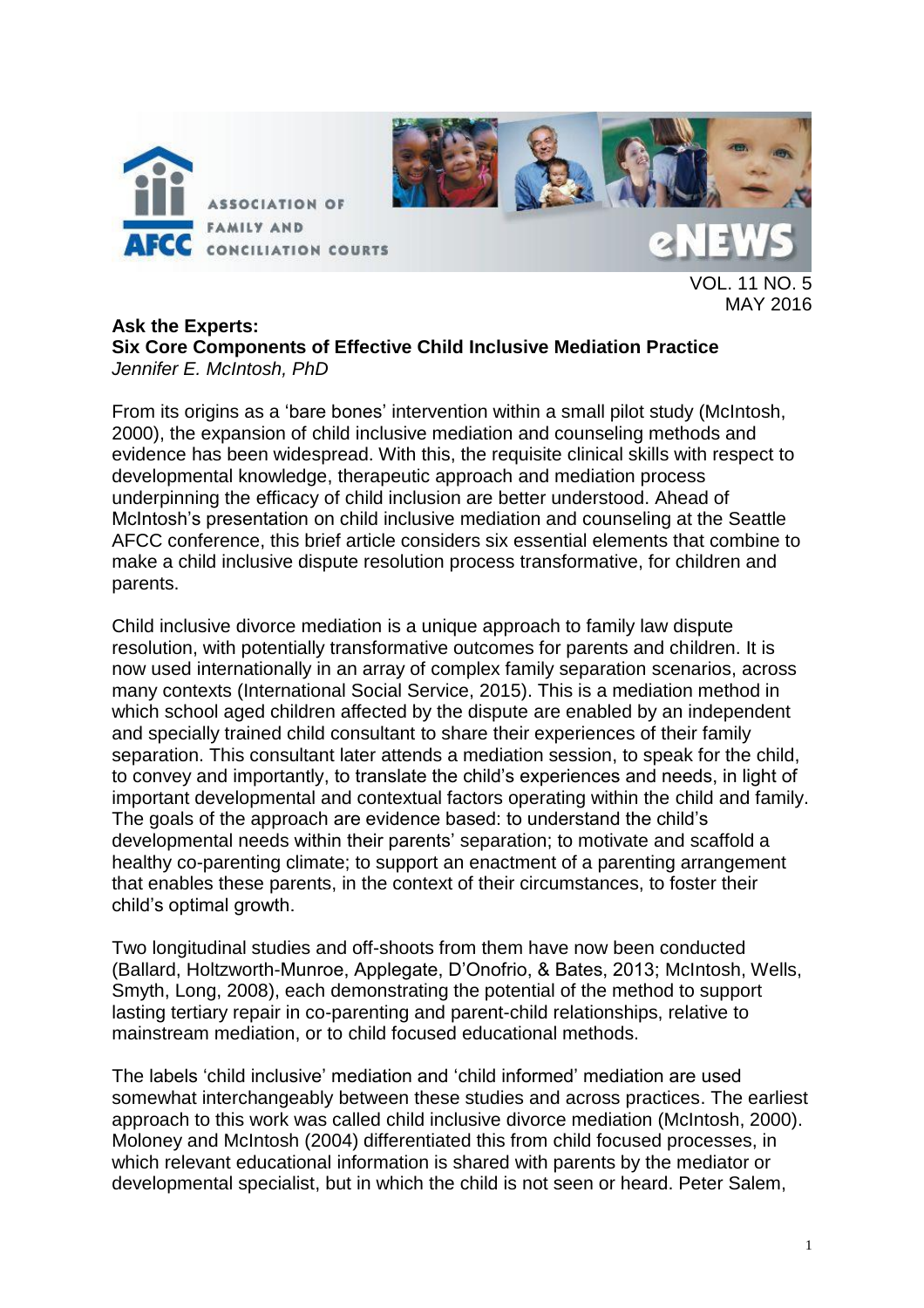executive director of AFCC, coined the term 'child informed mediation' at a group think tank at Indiana University in 2008, to emphasize that the child's views would inform the mediation, but that the child him or herself was not physically included in the mediation. Internationally, some adopt one label and some the other, thus you will see publications under the two titles, which refer to the same method. I use both labels depending on where I am teaching, and revert here the generic term, "child inclusive."

Moving from its origins in early forms of child inclusive mediation nearly 20 years ago (McIntosh, 2000), a diversity of applications have emerged, across multiple contexts: marital counseling, parenting coordination, post-separation family therapy, contact centers, family court services, child protection, kinship placements, and of course divorce mediation. What sets this work apart from involvement of the child in custody evaluation and other forensic contexts is its therapeutic intent. Beyond the representation of the child's voice, the aims are to offer parents a developmental perspective on the dispute and its resolution, support parents' reflective capacities, motivate recovery from conflict, encourage relationship repair, and ultimately aid whole-of-family adjustment to the separation.

While the work is brief in most contexts, involving only one or two meetings with the child and one or two feedback and planning conversations with the parent and mediator, brevity does not equate with the complexity of the job at hand, nor of the skill involved. We encounter endless variations in the work. The child's story is never the same, and the care-giving context never identical. Equally, policy and practice contexts are not uniform, and frequently were not designed for this work. Where child inclusion requires something of a retro-fit in some contexts, in other settings, the very principles of child inclusion have proactively shaped responsive policies and practices (McIntosh, Bryant & Murray, 2008).

Regardless of context, the following is a "good-to-know" guide to some key components of effective child inclusive practices.

### **1. The aims of child inclusion in family law disputes**

Interviewing children in family law matters has several purposes, depending on the context, and the goal. In some, it is a forensic task. In others, it is about obtaining the child's wishes to pass on to parents or judges. For others, it's a rights based approach to seeking the child's input in decisions that pertain to them. Child inclusion transverses these domains, yet its core purposes transcend each. Its aims are to:

- i. protect, repair, and support children's developmental pathways through their separated family life, by
- ii. safely and skilfully enabling the child (4 years+) to share their separation story, with a trained child specialist, who will
- iii. represent the child's experiences and their developmental implications within the mediation context,
- iv. enabling parents' reflection on and response to their children's needs, and
- v. offering parents and mediators case specific developmental input to inform decision making in this family's unique context, and with the mediation team, in order to
- vi. support the generation of a customized, durable, developmentally sound and responsive parenting plan.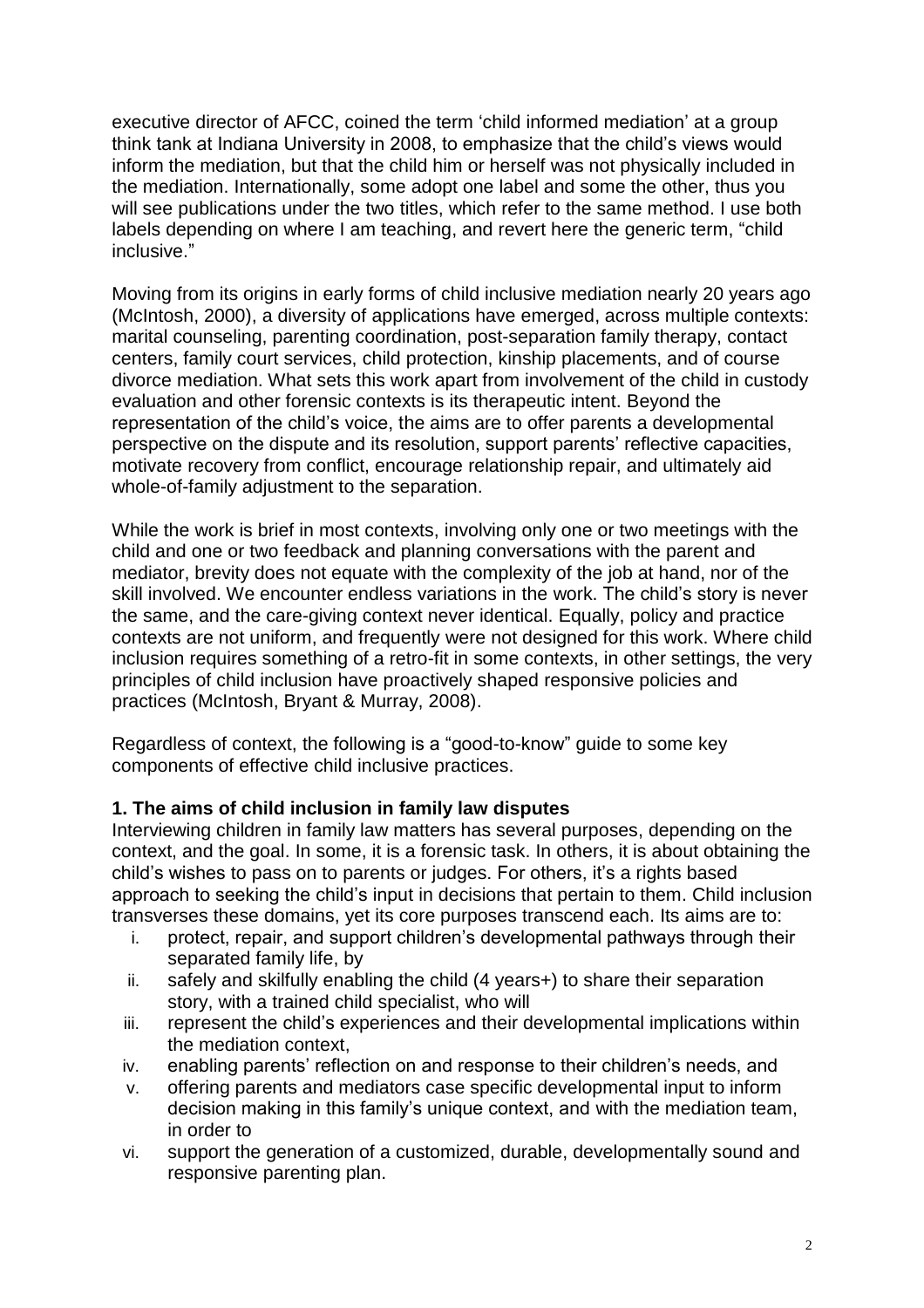### **2. The mechanisms of change in child inclusion**

The mechanisms of impact in child inclusive mediation and counseling lie in the nature of the story we enable the child to tell, the developmental knowledge that creates the lens we view that story through, and the conversations we build with each parent about both. Each aspect of the intervention is ultimately in the service of supporting parents to their higher ground—whatever that might be for them—in their ability to see and sensitively respond to their child's experiences and needs. The process is non-linear, and far from simply reporting to parents what their child said. It is a translational exercise that works within the capacity of each parent. Its targets are evidence based, aiming at tertiary prevention of developmental burden for children, by minimizing exposures to relational toxins, and maximizing the facilitating environment within and between parents.

### **3. Fitting the approach to the family**

Child inclusive mediation is not a fixed intervention, with rigid eligibility criteria. Suitability is not a dichotomous quality that a case either has or does not have. So, instead of asking, "is this case right for a child inclusive approach," the better question is often to ask "can we provide a child inclusive intervention, that adds value to the parents' mediation process, and to their children's lives at this point in time?" Assessing appropriateness is a critical first step in the work. In short, if a case has been screened "in" for mediation, then there's a good chance child inclusive approach might be too. The 'how to' of assessing initial fit is complex and involves a careful appraisal of each parent's reflective capacities, to understand whether and at what level to proceed (further details [here\)](http://childrenbeyonddispute.com/child-inclusive-mediation). Beyond intake assessment, practitioners carefully follow each parent's ability to take on board new perspectives about their child's experiences as the conversations progress, particularly when feedback may run counter to long held beliefs or wishes. This is bread and butter work for the trained child consultant, who constantly adapts the nature and amount of information to support and not exceed the capacity of either parent to hear and make use of the material.

### **4. Being with the child in a child inclusive intervention**

Novice child consultants sometimes get caught up in the technique of interviewing children of divorce and lose sight of the purpose of that conversation. In fact, whenever a student is stuck, recourse to their purpose in being with the child always provides the answer about what to do or say next. And that purpose is to find the child's voice, by engaging warmly, establishing confidentiality and its limits, and giving each child the presence, support and tools (verbal and representational) they need to tell their unique story about these things:

- i. Their parents' conflict and/or separation: "*What is it like to be me, in this situation, with my parents separated, and in this kind of conflict*?"
- ii. The child's relationships with each parent/caregiver: "*What is it like to be me, being dependent on each parent, and on the space between them*?"
- iii. The child's thoughts and needs about future options: "*Given how things are with my family, what might help me to feel more secure and better supported*?"

The child consultant who enables the child to feel supported and safely vulnerable is permitted into the recesses of experience that matter most to understanding the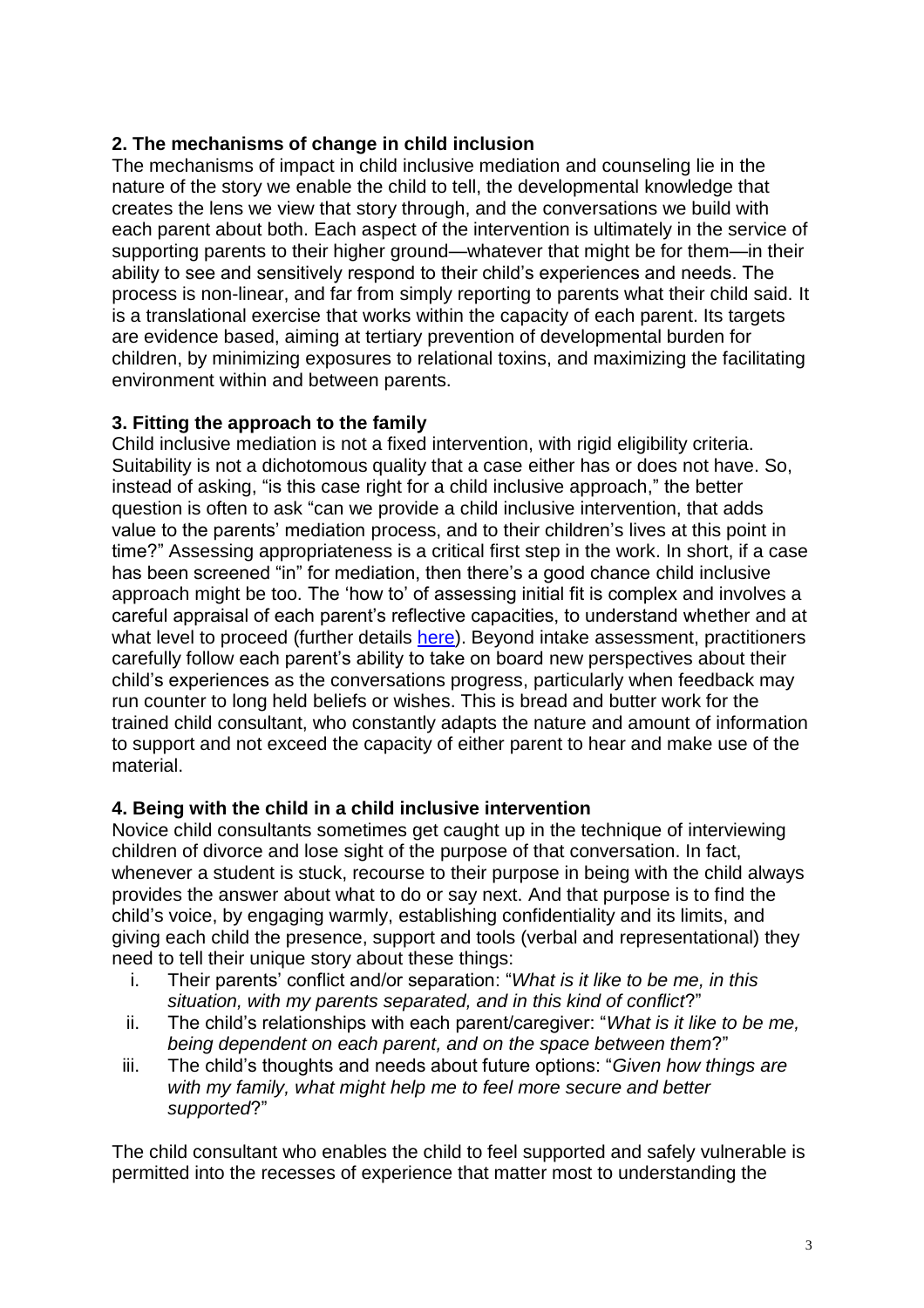child's needs, and helping their parents' do the same. There are multiple methods and skills for enabling children to feel comfortable to share their story, and important guides for speaking with children who have significant difficulty in having, feeling, expressing and regulating a full range of their emotional life, often following trauma (specialist training information [here\)](http://childrenbeyonddispute.com/child-inclusive-mediation/about-the-course/).

### **5. Representing the child's voice in the mediation**

After spending time with the child, the child consultant takes part in a conversation with parents and mediator/s. Clinical judgement is needed in shaping the pace, content and flow of that conversation, and determining which components of it parents might participate in together, and which apart. Throughout, the consultant shares integral pieces of the child's communications—in words and pictures—and acts as a developmental translator. Often the consultant talks about evident 'hot spots' in the child's experiences that may lead to developmental trouble if unchanged, for example, when children seem unduly burdened by acrimony, triangulation, and so forth. The task is to offer parents a supported, non-judgemental thinking space, building reflection and avoiding reaction. These conversations are the art and science of child inclusive mediation. Again, the skill set is complex, yet invaluable.

### **6. Documentation in the spirit of CI**

Carrying on the intent and tone of the child inclusive conversation into the documentation of decisions is key to cementing good outcomes. Child inclusive plans are different from others, capturing the essence of the child's 'agenda,' often distinct from either parent's agenda, and documenting the higher ground the child needs their parents to aspire to. A good child inclusive parenting plan is thoughtfully constructed, as a tool for anchoring co-parenting to the child's needs, reminding parents of their higher intentions, as well as documenting the formal agreements about time, and so on. The efficacy of these documents was studied by Rudd, Ogle, Holtzworth-Munroe, Applegate, & D'Onofrio. (2015), who compared frequency of relitigation following a randomized allocation to one of three forms of mediation: child inclusive, child focused, or mediation as usual. Using court records, one year after the final resolution of mediation issues, they found lowest rates of re-litigation for child inclusive mediation. Child inclusive mediation agreements included more aspirational language about co-parental communication and about the parent-child relationship, and more numerate and specific provisions about communication between parents. In turn, these agreements were rated higher in facilitating the coparental relationship and child-adjustment.

In summary, the work of child inclusive mediation is complex, yet the potential gains in post-separation adjustment for children and parents suggest a good return for investments by mediation services in up-skilling for this intervention.

*Prof. McIntosh will expand on and illustrate this paper at her forthcoming workshop at the AFCC Annual Conference in Seattle, "Notes from a Masterclass on Child Inclusive Mediation." Her training and resource portal, [ChildrenBeyondDispute.com,](http://www.childrenbeyonddispute.com/) is a Gold Sponsor of the Seattle conference. The site houses four levels of training in child inclusive mediation and counseling (CIMC): Introduction (1 hour), CIMC for Mediators (14 hours), CIMC for Child Consultants (18 hours), and a Refresher on Child Interview Skills (5 hours). Jennifer McIntosh is a clinical and developmental*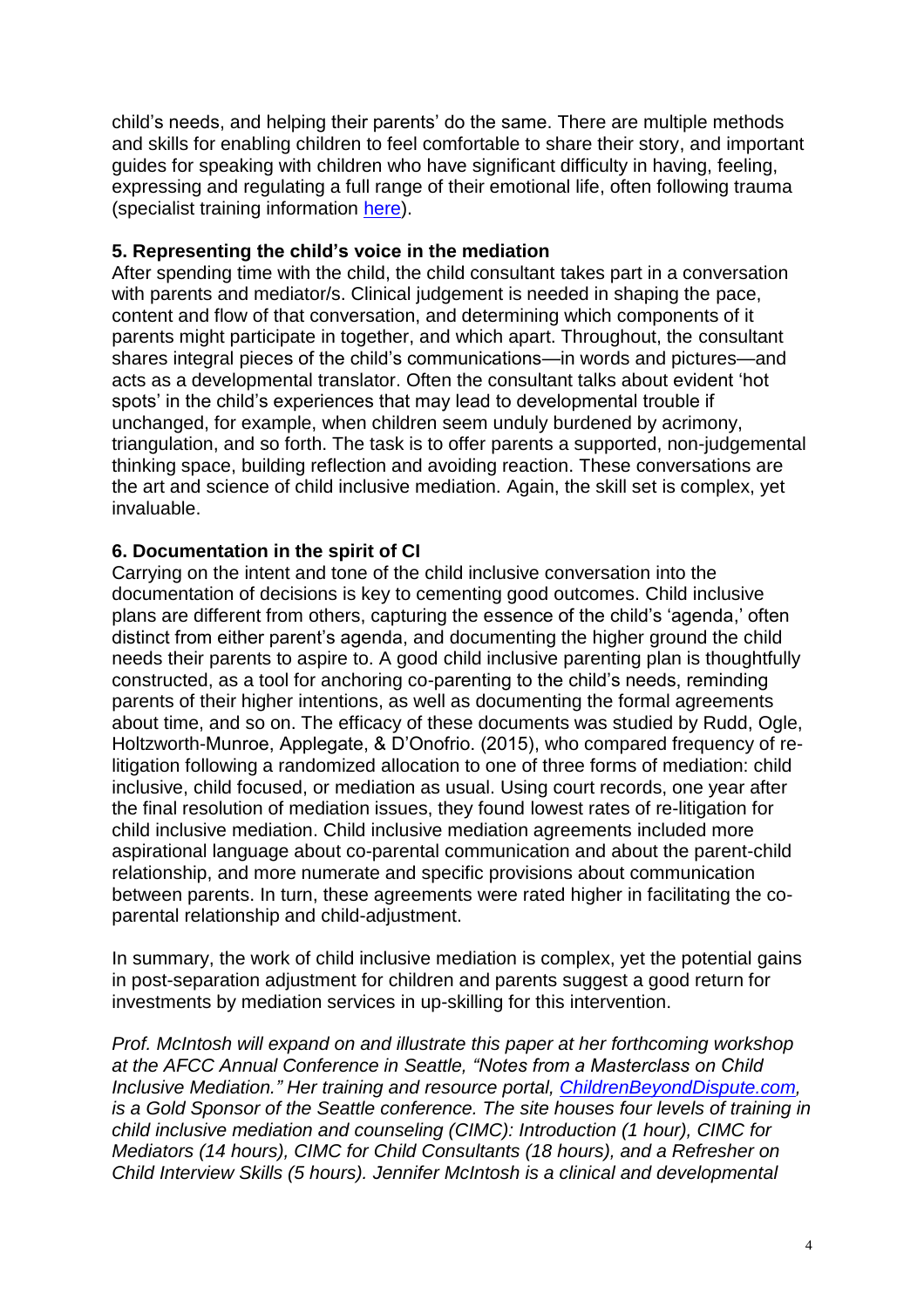*psychologist, professor of psychology at Deakin University, fellow of the Murdoch Children's Research Institute, senior fellow of the University of Melbourne, and adjunct professor at La Trobe University, Australia. She is director of Family Transitions, and its educational portal, [ChildrenBeyondDispute.com,](http://www.childrenbeyonddispute.com/) which houses extensive resources and training relevant to child inclusive mediation.*

### **References**

Ballard, R., Holtzworth-Munroe, A., Applegate, A., D'Onofrio, B. & Bates, J. (2013). A Randomized Controlled Trial of Child-Informed Mediation. *Psychology, Public Policy, and Law*, Vol. 19, No. 3, 271–281.<http://psycnet.apa.org/journals/law/19/3/271/>

International Social Service (2015). *Resolving Family Conflicts: A Guide to International Mediation*. Geneva. [http://www.iss-ssi.org/index.php/en/what-we-do](http://www.iss-ssi.org/index.php/en/what-we-do-en/mediation-en%20-%201-1-project-1-a-guide-to-international-family-mediation)en/mediation-en - [1-1-project-1-a-guide-to-international-family-mediation](http://www.iss-ssi.org/index.php/en/what-we-do-en/mediation-en%20-%201-1-project-1-a-guide-to-international-family-mediation)

Holtzworth-Munroe, A., Applegate, A.G., D'Onofrio, B., Bates,J. (2010). [Child](http://www.tandfonline.com/doi/abs/10.5172/jfs.16.2.116)  [Informed Mediation Study \(CIMS\): Incorporating the children's perspective into](http://www.tandfonline.com/doi/abs/10.5172/jfs.16.2.116)  [divorce mediation in an American pilot study.](http://www.tandfonline.com/doi/abs/10.5172/jfs.16.2.116) *[Journal of Family Studies](http://www.tandfonline.com/toc/rjfs20/16/2)* Vol. 16, Iss. 2, 116-129

McIntosh, J.E., Wells, Y.D., Smyth, B.M. & Long, C.M. (2008). Child-focused and child-inclusive divorce mediation: comparative outcomes from a prospective study of post separation adjustment. *Family Court Review*, Vol. 46, No. 1, January, 105-124. <http://onlinelibrary.wiley.com/doi/10.1111/j.1744-1617.2007.00186.x/full>

McIntosh, J. , Wells, Y. and Long,C. (2009) Children Beyond Dispute. A four year follow up study of outcomes from Child Focused and Child Inclusive post-separation family dispute resolution. Report to the Australian Government Attorney General's Department, Canberra.

<https://www.ag.gov.au/Publications/Pages/ChildrenBeyondDispute-April2009.aspx>

McIntosh, J.E., Bryant, D., Murray, K. (2008). Evidence of a different nature: the child responsive and less adversarial initiatives of the Family Court of Australia. *Family Court Review*, Vol. 46, No. 1, January, 125-136. <http://onlinelibrary.wiley.com/doi/10.1111/j.1744-1617.2007.00187.x/abstract>

Moloney, L. & McIntosh, J. (2004). Child responsive practices in Australian Family Law: Past problems and future directions. *Journal of Family Studies*, Vol. 10, No.1, 71-86.

McIntosh, J. (2000) Child Inclusive Divorce Mediation: Report on a qualitative research study. *Mediation Quarterly*, 18, pp 55-70. <http://onlinelibrary.wiley.com/doi/10.1002/crq.3890180106/>

Rudd, B.N., Ogle, R.K., Holtzworth-Munroe, A., Applegate, A.G., & D'Onofrio, B.M. (2015). Child-informed mediation study follow up: Comparing the frequency of relitigation following different types of mediation. *Psychology, Public Policy, and Law*. Advance online publication. doi: 10.1037/law0000046 <http://psycnet.apa.org/psycinfo/2015-22632-001/>